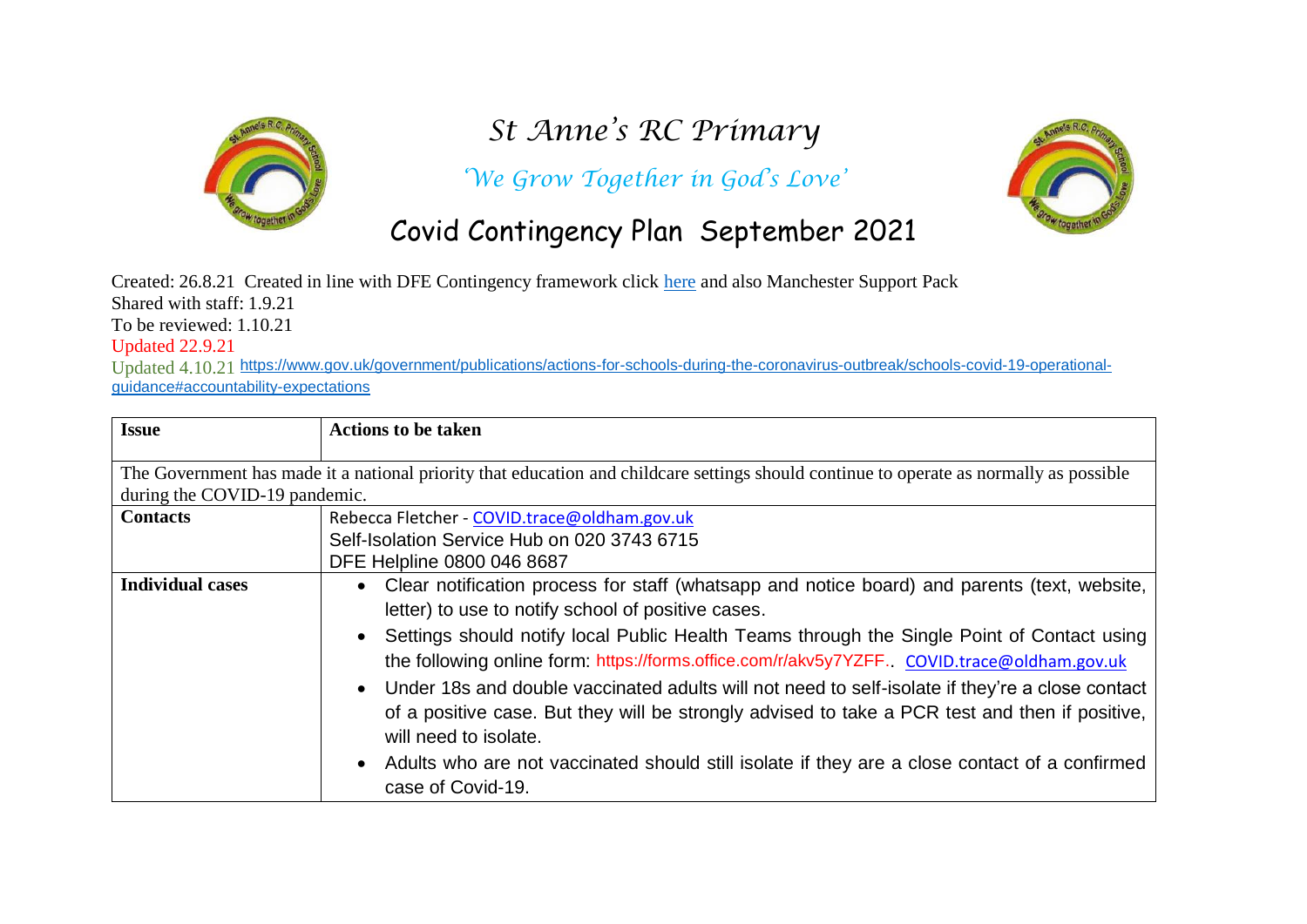|                             | Provide "warn and inform" letters recommending testing to groups of staff or students who<br>may have been close to the case whilst they were infectious if identified as close contact.                                                                                                                                                                                                                                                                                                                                                                                                                                                                                                                                                                                                                                                                                                                                                                                                                                                                                                                                          |
|-----------------------------|-----------------------------------------------------------------------------------------------------------------------------------------------------------------------------------------------------------------------------------------------------------------------------------------------------------------------------------------------------------------------------------------------------------------------------------------------------------------------------------------------------------------------------------------------------------------------------------------------------------------------------------------------------------------------------------------------------------------------------------------------------------------------------------------------------------------------------------------------------------------------------------------------------------------------------------------------------------------------------------------------------------------------------------------------------------------------------------------------------------------------------------|
| <b>Outbreak Threshold</b>   | For most education and childcare settings, whichever of these thresholds is reached first might suggest you<br>have an outbreak:<br>5 children, pupils, students or staff, who are likely to have mixed closely, test positive for COVID-19<br>within a 10-day period; or<br>10%* of children, pupils, students or staff who are likely to have mixed closely test positive for COVID-<br>19 within a 10-day period                                                                                                                                                                                                                                                                                                                                                                                                                                                                                                                                                                                                                                                                                                               |
| <b>Response to outbreak</b> | Definition of an outbreak<br>$\circ$ Significant in-setting transmission<br>○ 10 % of a year group/class testing positive for COVID-19 within 14 days<br>Email your local Public Health Team via the Single Point of Contact to notify them of the<br>situation. COVID.trace@oldham.gov.uk https://forms.office.com/r/akv5y7YZFF.<br>Gather relevant information on all cases including dates, year groups, classes and any<br>connections between the cases.<br>Ensure appropriate staff from the education setting attend Outbreak Management Team<br>Meetings.<br>Respond to recommended actions from any meeting including, see below:<br>In outbreaks with very high numbers, or with other complexities, and where other measures<br>have not successfully controlled the outbreak, a DPH may advise short-term partial closure of<br>a setting, such as sending home a year group. High-quality remote learning should be<br>provided for all students well enough to learn from home. On-site provision should in all cases<br>be retained for vulnerable children and young people and the children of critical workers. |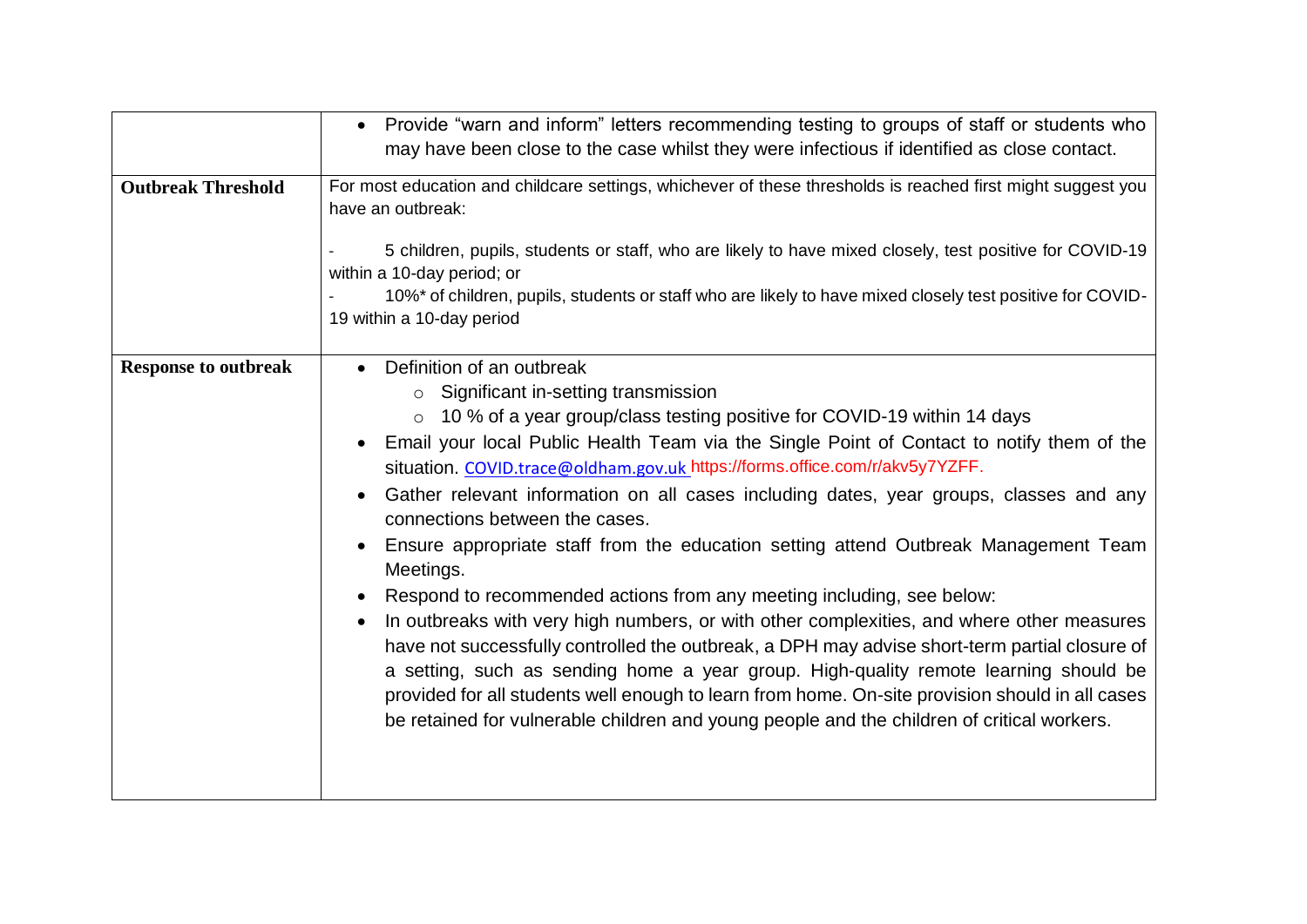| <b>Control measures</b> | Reinforce all baseline measures, such as ventilation and hygiene.                                                                                                                                                                                                                                                                                                                                                                                                                                                                                                                   |
|-------------------------|-------------------------------------------------------------------------------------------------------------------------------------------------------------------------------------------------------------------------------------------------------------------------------------------------------------------------------------------------------------------------------------------------------------------------------------------------------------------------------------------------------------------------------------------------------------------------------------|
|                         | Consider additional control measures that can be applied including face coverings, staggered start<br>and finishing time or bubble management.                                                                                                                                                                                                                                                                                                                                                                                                                                      |
|                         | Reinstating face coverings for students, staff and visitors in communal areas in schools and colleges<br>$\bullet$<br>for a time period agreed with your local Public Health team.                                                                                                                                                                                                                                                                                                                                                                                                  |
|                         | Reinstating face coverings for students, staff and visitors in all indoor spaces in schools and colleges<br>$\bullet$<br>for a time period agreed with your local Public Health team.                                                                                                                                                                                                                                                                                                                                                                                               |
|                         | Reinstating on-site rapid LFD testing in schools and colleges for a time period to be agreed to<br>encourage uptake of twice weekly testing.                                                                                                                                                                                                                                                                                                                                                                                                                                        |
|                         | Asking those who have been in contact with a positive case to test themselves at home daily using<br>LFD for a seven-day period (this could be a class or year group). This would be in addition to close<br>contacts of positive cases taking a PCR test when contacted by the NHS Test and Trace Service                                                                                                                                                                                                                                                                          |
|                         | In extreme cases, and where the above measures have not broken chains of in-setting transmission, a<br>DPH may advise short-term partial closure of a setting, such as sending home a year group (as they could<br>any workplace experiencing a serious infectious disease outbreak). High-quality remote learning should<br>be provided for all students well enough to learn from home. On-site provision should in all cases be<br>retained for vulnerable children and young people and the children of critical workers, unless those pupils<br>are positive cases themselves. |
| <b>Home learning</b>    | 1. To maintain teaching and learning of the curriculum, the school will provide pupils with appropriate<br>tasks and work to carry out at home. School will set class work using Google Classroom.<br>2. Where homes and pupils do not have access to computers or the internet, school will offer hard<br>copies to parents for collection so that those pupils are not disadvantaged.                                                                                                                                                                                             |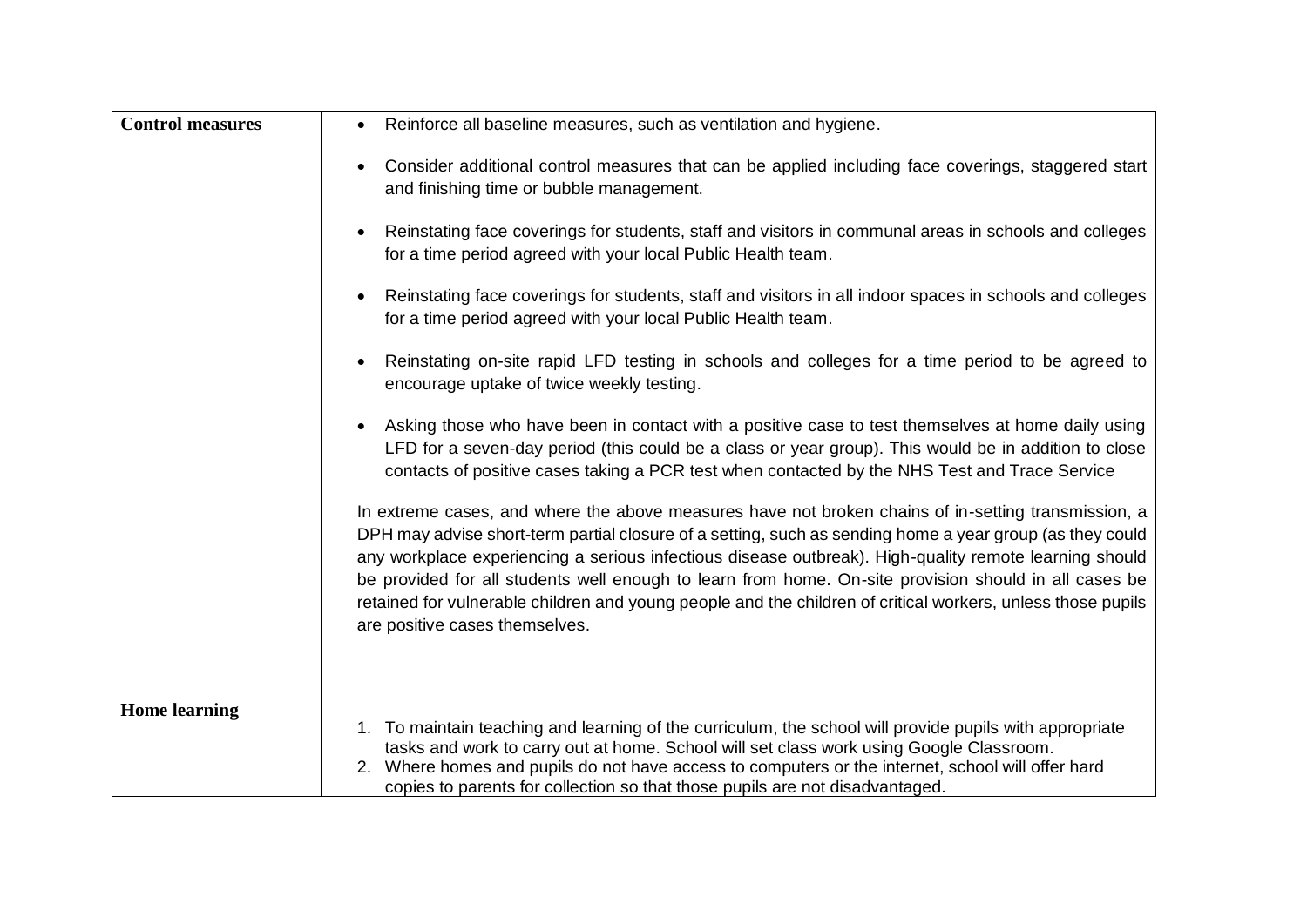|                        | 3. Where they cannot be provided by the pupils' homes, the school will do its best to provide<br>appropriate materials and the other essentials necessary for pupils to learn e.g. writing materials,<br>rulers, pencils, paper, colouring materials and work books.<br>4. Teachers will maintain regular contact with their pupils through Google Classroom so that they can<br>support learning.<br>5. School will follow the DfE guidelines and make appropriate provision for the continuing safeguarding,<br>care and support of all pupils, especially those who are vulnerable.<br>6. School will do all that it can will within its resources, to offer appropriate support to those with SEND<br>and ECHP<br>7. School will remain available to offer help and advice to parents who request support with the<br>provision of learning at home.<br><b>See Home Learning Policy</b><br>Julie/office staff will ensure CT know of any children who are self isolating and need work setting<br>CT to inform SLT /Pastoral if child not engaging and follow up phone call to be made<br>4.10.21 Recovery premium for disadvantaged children to be used as catch up-see PP document by<br>Dec 31st 2021 |
|------------------------|--------------------------------------------------------------------------------------------------------------------------------------------------------------------------------------------------------------------------------------------------------------------------------------------------------------------------------------------------------------------------------------------------------------------------------------------------------------------------------------------------------------------------------------------------------------------------------------------------------------------------------------------------------------------------------------------------------------------------------------------------------------------------------------------------------------------------------------------------------------------------------------------------------------------------------------------------------------------------------------------------------------------------------------------------------------------------------------------------------------------------------------------------------------------------------------------------------------|
|                        |                                                                                                                                                                                                                                                                                                                                                                                                                                                                                                                                                                                                                                                                                                                                                                                                                                                                                                                                                                                                                                                                                                                                                                                                              |
| <b>SEND/Vulnerable</b> | Class teacher as well as Pastoral lead and SENCO to do daily phone calls home to check home learning is                                                                                                                                                                                                                                                                                                                                                                                                                                                                                                                                                                                                                                                                                                                                                                                                                                                                                                                                                                                                                                                                                                      |
| children               | taking place and to support families.<br>In certain cases in which communication is poor the HT/DHT/Pastoral lead will conduct home visit in line                                                                                                                                                                                                                                                                                                                                                                                                                                                                                                                                                                                                                                                                                                                                                                                                                                                                                                                                                                                                                                                            |
|                        | with guidance from Social care and also PHE                                                                                                                                                                                                                                                                                                                                                                                                                                                                                                                                                                                                                                                                                                                                                                                                                                                                                                                                                                                                                                                                                                                                                                  |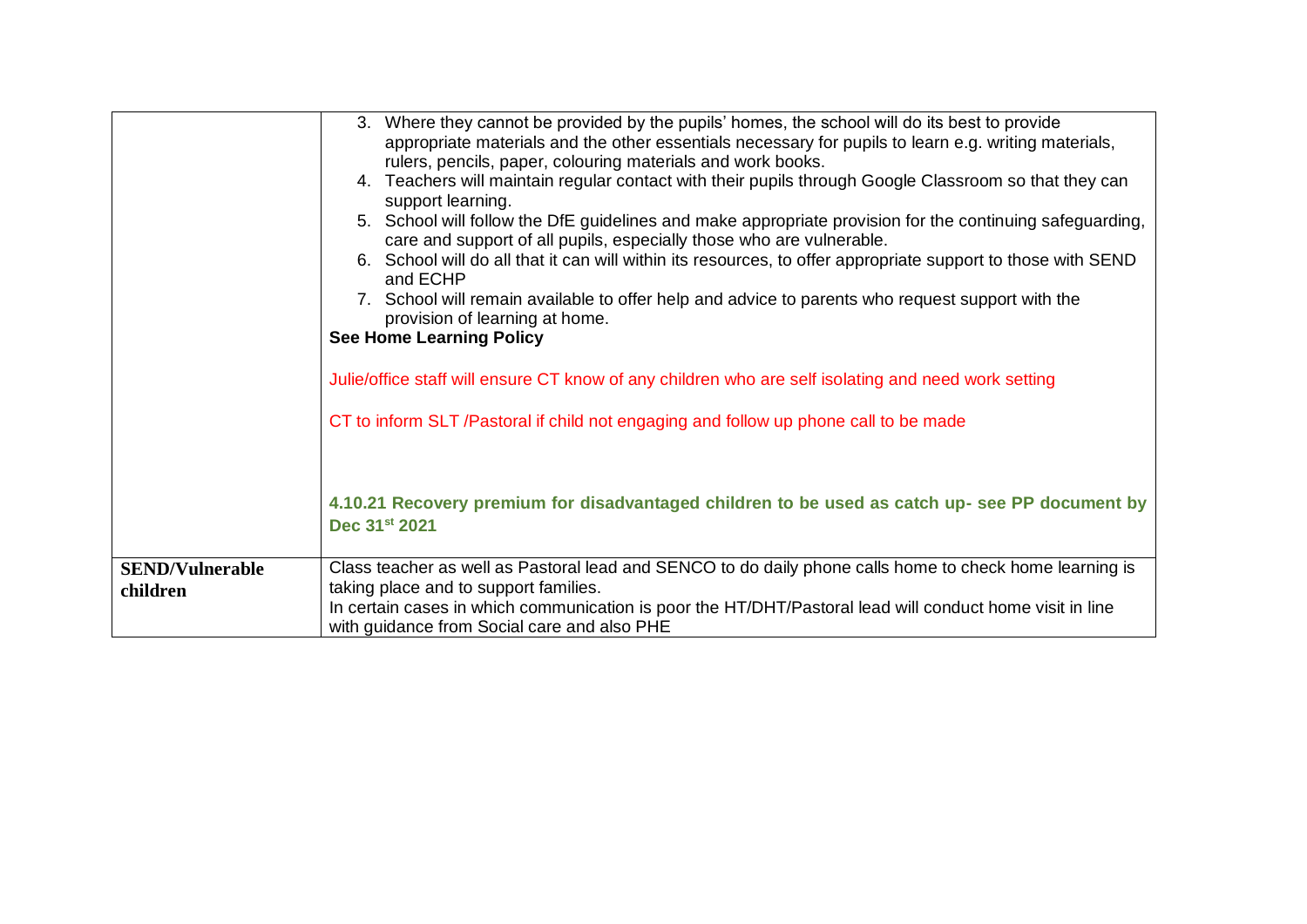Appendix A : Warn and Inform letter

Date: [DD/MM/YYYY]

#### **Warn and Inform**

Dear Parent/ Carer,

We have been advised by **Oldham** Council's Public Health Team that there has been a confirmed case of COVID-19 within the **[early** years childcare provider/ nursery / school - delete as appropriate].

In line with the national guidance, children aged under 18 years are no longer required to self-isolate if they are a close contact of someone who has tested positive for COVID-19.

Your child and other members of your household can continue normal activities provided your child does not develop symptoms.

People who have been in contact with someone who has tested positive with COVID-19 are advised to get a PCR test, whether or not they have symptoms. If this test is positive, they must isolate for 10 days. PCR tests can be booked via <https://www.gov.uk/guidance/coronavirus-covid-19-getting-tested> or by calling 119.

#### **What to do if your child develops symptoms of COVID-19**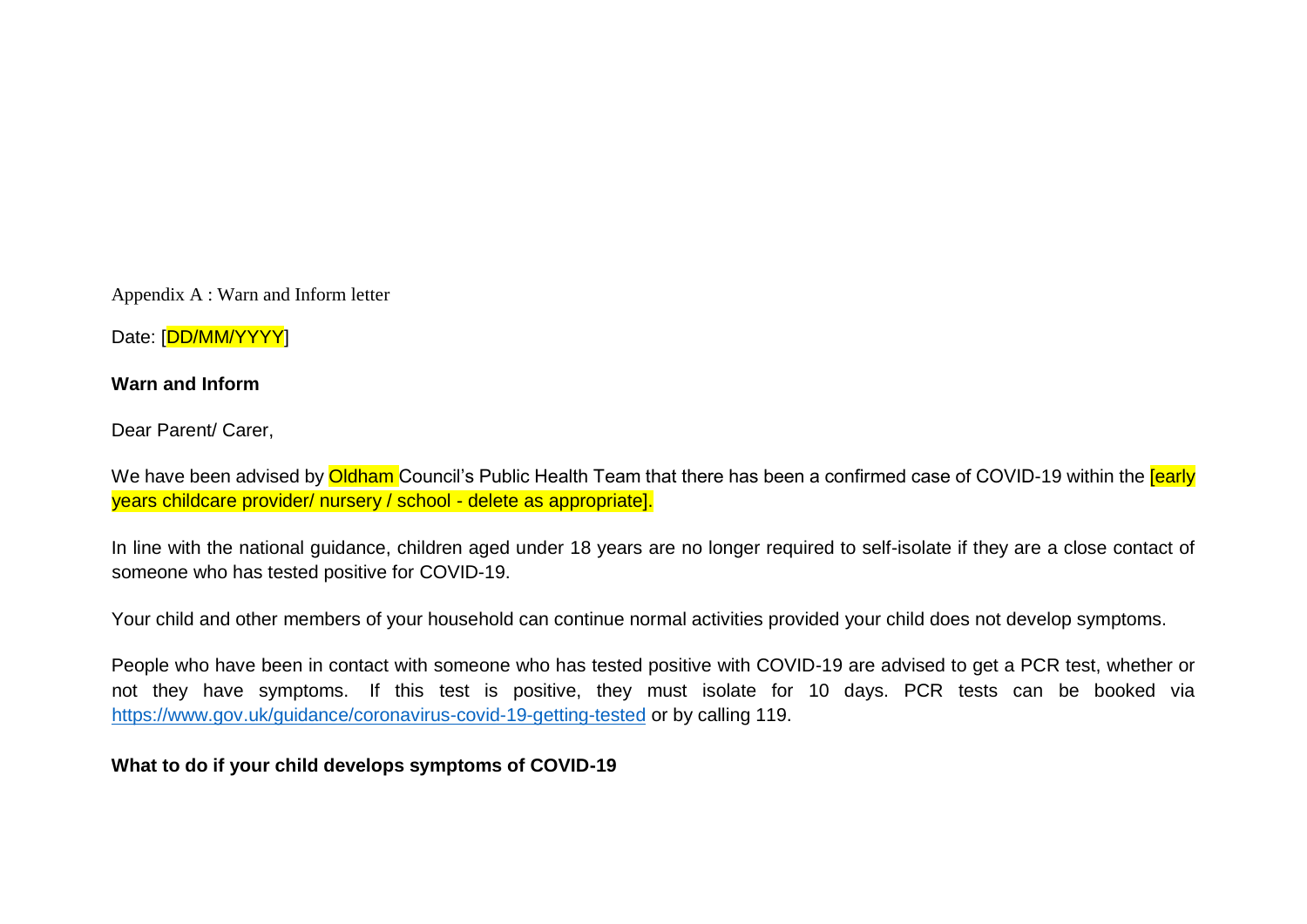If your child develops symptoms of COVID-19, they must isolate and you should arrange a test for your child via <https://www.gov.uk/guidance/coronavirus-covid-19-getting-tested> or by calling 119.

If the test result is positive, your child will be required to self-isolate for a period of 10 days from the day that their symptoms started. Please inform us if your child has a positive test result.

If your child's test result is negative, they can continue with their normal activities if they are well enough to do so.

Please visit the link to Public Health England's guidance for households with possible Covid-19 infections:

[https://www.gov.uk/government/publications/covid-19-stay-at-home-guidance/stay-at-home-guidance-for-households-with-possible](https://www.gov.uk/government/publications/covid-19-stay-at-home-guidance/stay-at-home-guidance-for-households-with-possible-coronavirus-covid-19-infection)[coronavirus-covid-19-infection](https://www.gov.uk/government/publications/covid-19-stay-at-home-guidance/stay-at-home-guidance-for-households-with-possible-coronavirus-covid-19-infection)

#### **Symptoms of COVID-19**

The most common symptoms of coronavirus (COVID-19) are recent onset of:

- · new continuous cough and/or;
- · high temperature and/or;
- · a loss of, or change in, normal sense of taste or smell (anosmia).

However, people frequently present with a wider range of symptoms. If you or your child feel newly unwell, then please access a PCR test. For many people, coronavirus (COVID-19) will be a mild illness.

#### **How to stop COVID-19 spreading**

There are things you can do to help reduce the risk of you and anyone you live with getting COVID-19:

wash your hands with soap and water often – do this for at least 20 seconds;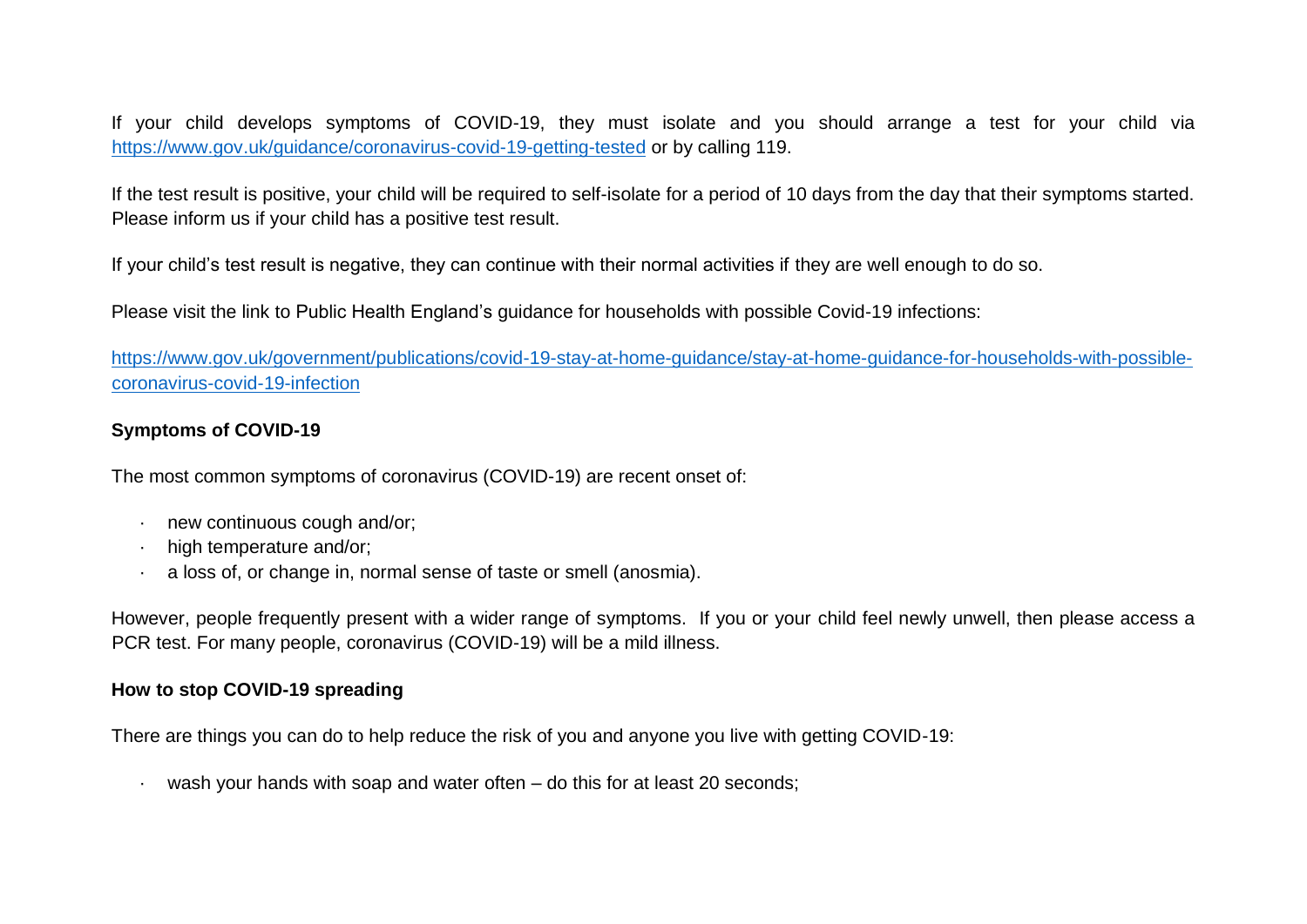- use hand sanitiser gel if soap and water are not available;
- wash your hands as soon as you get home;
- cover your mouth and nose with a tissue or your sleeve (not your hands) when you cough or sneeze:
- allow ventilation in the house through opening windows;
- put used tissues in the bin immediately and wash your hands afterwards.

#### **Test and Trace Support Payments**

If a person is asked to self-isolate by NHS Test and Trace and is on a low income, unable to work from home and will lose income as a result, they may be entitled to a payment of £500 from their local authority under the Test and Trace Support Payment scheme. This now applies to parents/ carers who cannot work from home and will lose income by self-isolating or staying at home to care for the child.

Further details are available via:<https://www.gov.uk/test-and-trace-support-payment>

#### **Further Information**

Further information is available at [https://www.nhs.uk/conditions/coronavirus-covid-19/.](https://www.nhs.uk/conditions/coronavirus-covid-19/)

Yours sincerely,

Mrs A Wainwright Headteacher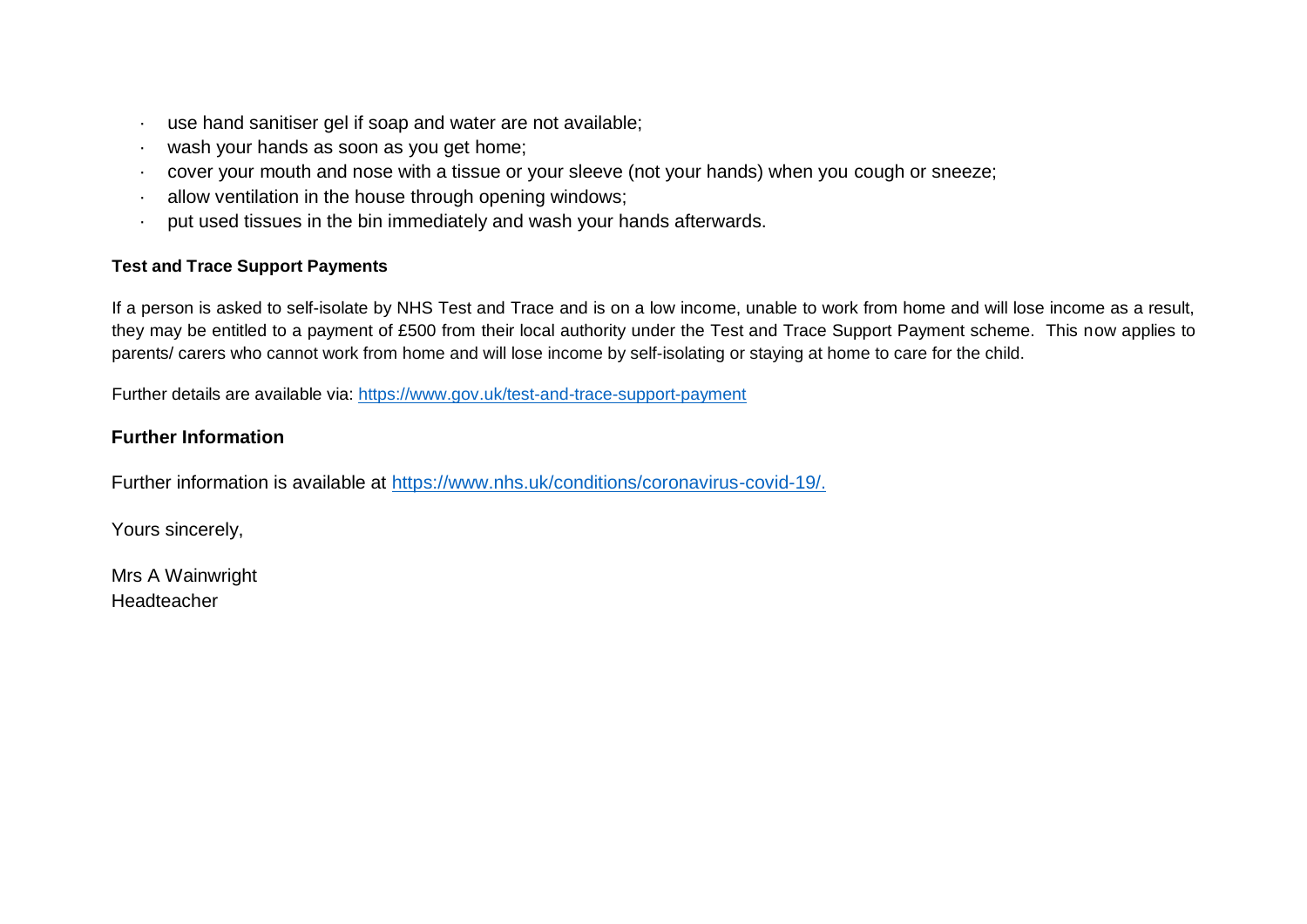### Appendix B – STEP BY STEP GUIDE

- 1. If a child or staff member is displaying symptoms send home immediately
- 2. If waiting for collection, wait in meeting room and use disabled toilet ( this must be thoroughly cleaned after)
- 3. Advise parents to do PCR test and inform school of results
- 4. Inform [COVID.trace@oldham.gov.uk](mailto:COVID.trace@oldham.gov.uk)
- 5. Collect information on who has been close contact with the child or staff member
- 6. Inform staff via Whatsapp and notice board
- 7. Inform parents via text